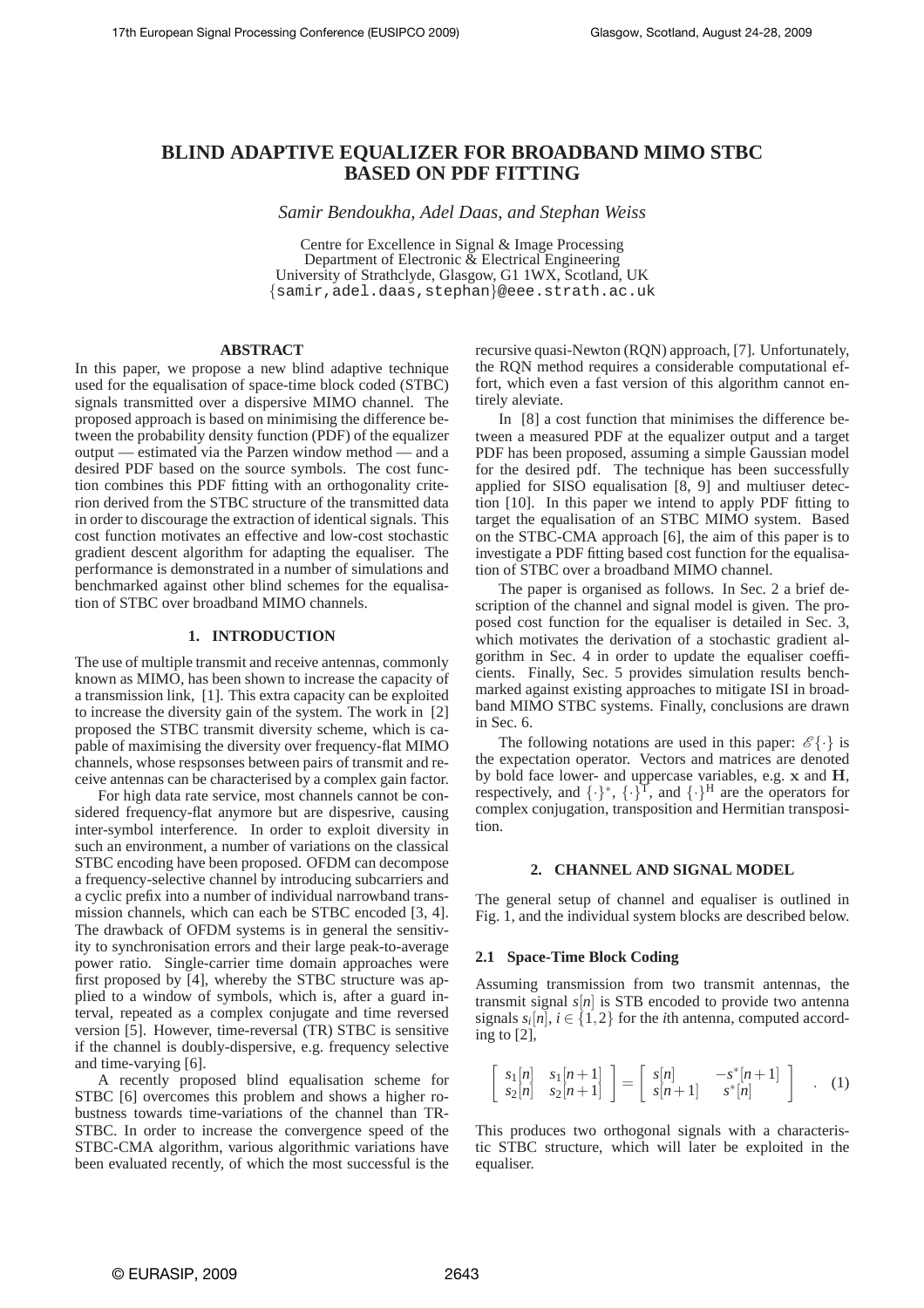

Figure 1: Channel and signal model with transmit STBC signals  $s_i[n]$ , a 2 × 2 MIMO channel with CIRs  $h_{ij}[n]$ , received signals  $r_j[n]$ , equaliser components  $w_{j,i}[n]$  and equaliser outputs  $y_i[n]$  which should adhere to the STBC structure.

### **2.2 MIMO Channel Model**

The receiver requires a minimum of two receive antennas in order to equalise the MIMO system characterised above. Assuming the availability of two sufficiently spaced receive antennas, the signals  $r_j[n]$ ,  $j \in \{1, 2\}$ , received at the *j*th receive antenna over a dispersive and noise-corrupted channel are given by

$$
\begin{bmatrix} r_1[n] \\ r_2[n] \end{bmatrix} = \sum_{v=0}^{N-1} \mathbf{H}_{n,v} \begin{bmatrix} s_1[n-v] \\ s_2[n-v] \end{bmatrix} + \mathbf{v}_n \quad . \quad (2)
$$

The channel is characterised by the matrices

$$
\mathbf{H}_{n,v} = \left[ \begin{array}{cc} h_{1,1}[n, v] & h_{1,2}[n, v] \\ h_{2,1}[n, v] & h_{2,2}[n, v] \end{array} \right],
$$
 (3)

whereby  $h_{j,i}[n, v]$  is the potentially time-varying channel impulse response between the *i*th transmit and the *j*th receive antenna, responding to an input  $\delta[n-v]$ . The vector

$$
\mathbf{v}_n = \left[ \begin{array}{c} v_1[n] \\ v_2[n] \end{array} \right] \tag{4}
$$

represents spatially and temporally uncorrelated Gaussian noise with zero mean and covariance  $\mathscr{E}\{\mathbf{v}[n]\mathbf{v}^{\mathrm{H}}[n]\} = \sigma_v^2 \mathbf{I}$ . The parameter *N* in (2) is the length of the MIMO channel in (3) such that  $\mathbf{H}_{n,v} = \mathbf{0} \ \forall n \geq N$ .

### **2.3 Equaliser**

For equalisation, we group the four subequalisers shown in Fig. 1 into two equalisers  $\mathbf{w}_i$ ,  $i \in \{1,2\}$ , each responsible for the *i*th output of the MIMO equaliser,

$$
\mathbf{w}_{i} = \left[ \begin{array}{c} \mathbf{w}_{i,1} \\ \mathbf{w}_{i,2} \end{array} \right] \tag{5}
$$

with

$$
\mathbf{w}_{i,j}^{\mathrm{H}} = [w_{i,j}[0] \cdots w_{i,j}[L-1]], \quad \{i,j\} \in \{1,2\} \, . \tag{6}
$$

Similarly, the received samples from the *j*th receive antenna sitting in the tap delay line of the subequaliser,

$$
\mathbf{r}_{j}^{\mathrm{T}}[n] = [r_{1}[n] \cdots r_{1}[n-L+1]] \quad , \tag{7}
$$

are concatenated into

$$
\mathbf{r}[n] = \left[ \begin{array}{c} \mathbf{r}_1[n] \\ \mathbf{r}_2[n] \end{array} \right] \quad . \tag{8}
$$

With this notation, the outputs  $y_i[n]$ ,  $i \in \{1,2\}$ , of the equaliser in Fig. 1 over two successive symbol periods *n* and  $n+1$  can be written as

$$
\begin{bmatrix} y_1[n] & y_1[n+1] \\ y_2[n] & y_2[n+1] \end{bmatrix} = \begin{bmatrix} \mathbf{w}_1^{\mathrm{H}} \\ \mathbf{w}_2^{\mathrm{H}} \end{bmatrix} \cdot [\mathbf{r}[n] \; \mathbf{r}[n+1]]. \tag{9}
$$

For successful equalisation, the equaliser output should match the channel input in an appropriate sense, and also reflect the STBC structure in (1). We will use these properties to construct a suitable cost function next.

### **3. PDF-FITTING BASED COST FUNCTION**

### **3.1 Cost Function Structure**

The proposed cost function is based on the idea of blindly equalising several signals, leading to a cost term which is here related to fitting the PDFs of the equaliser outputs to a desired PDF according to [8, 11]. The danger of applying a blind criterion to every equaliser output  $y_i[n]$  is that the strongest received signal will be extracted multiple times. In order to discourage multiple signal extraction, in [12] a cross-correlation criterion is added to the cost function. For STBC-CMA [6], this cross-correlation can be translated into an orthogonality condition  $\xi_{\perp}$  of the two transmitted STBC signals. A similar approach is taken here, resulting in a combined cost function

$$
\xi = \alpha \sum_{i=1}^{N_{\text{Tx}}} \xi_{\text{PDF},i} + (1 - \alpha) \xi_{\perp} \tag{10}
$$

where  $\xi_{\text{PDF},i}$  is the criterion to force the *i*th output to attain a specific desired PDF, with  $N_{Tx} = 2$  the number of transmitted symbols within the period of one STBC block. The parameter  $0 \le \alpha \le 1$  controls the weighting between the two cost terms.

In the following, the PDF-fitting criterion for the extraction of signals at the equaliser outputs  $y_i[n]$  is outlined in Sec. 3.2, followed by comments on the orthogonality condition to discourage multiple signal extraction in Sec. 3.3.

### **3.2 PDF-Fitting Cost Function Component**

The idea of this approach is to measure the difference between two PDFs  $p_A(z)$  and  $p_B(z)$  [8],

$$
\xi_{\text{PDF}} = \int_{-\infty}^{\infty} (p_A(z) - p_B(z))^2 dz \quad . \tag{11}
$$

Here, the variable whose PDF is measured at the equaliser output is the squared magnitude value  $|y_i[n]|^2$ , in close relation to the constant modulus algorithm. The estimation of this PDF is based on the Parzen window method, whereby a smooth PDF estimate is achieved by replacing a sample  $|y_i[n]|^2$  by a kernel function centred at its location. We here select a Gaussian kernel  $K_{\sigma}(z)$  with variance  $\sigma$ ,

$$
K_{\sigma}(z) = \frac{1}{\sqrt{2\pi}\sigma} e^{-\frac{z^2}{2\sigma^2}},\tag{12}
$$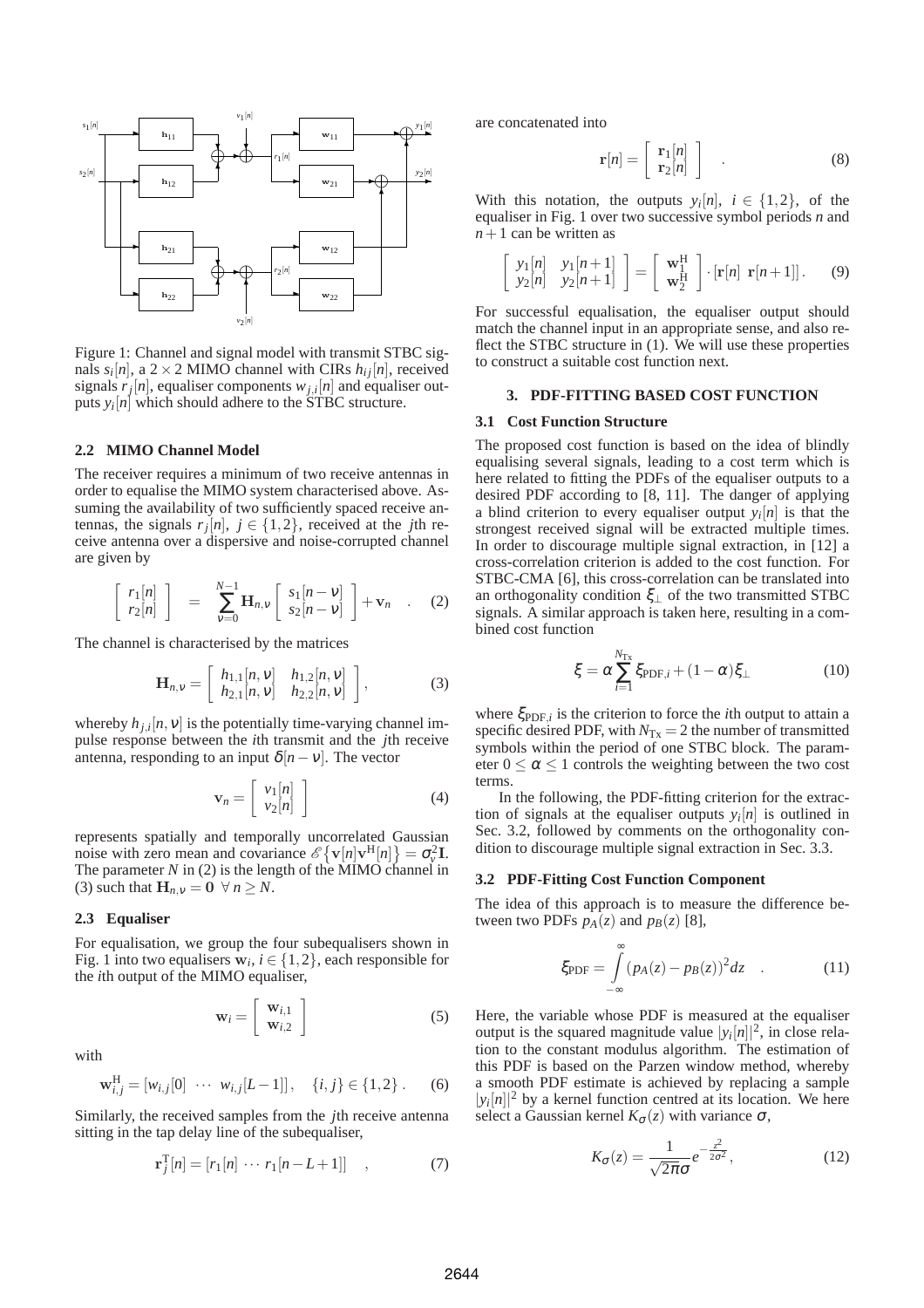such that the PDF estimate over a window of *L* output samples is given by

$$
\hat{p}_{|y_i[n]|^2}(z) = \frac{1}{L} \sum_{l=0}^{L-1} K_{\sigma}(z - |y_i[n-l]|^2) \quad . \tag{13}
$$

The larger the window length *L*, the more confident the PDF estimate will be. However, a trade-off exists, as during adaptation the output statistics are not stationary, therefore limiting *L* to an interval within which the statistics can be assumed quasi-stationary.

The PDF estimate  $\hat{p}_{|y_i[n]|^2}(z)$  will be compared to the PDF of the squared moduli of the transmitted signals,  $|s_i[n]|^2$ , subject to the same Gaussian kernel *G*σ(*z*) [9]. An advantage of convolving the discrete PDF of  $|s_i[n]|^2$  defined by the constellation points of  $s_i[n]$  with the kernel is that the resulting PDF exhibits a spread around constellation points akin to the influence of channel noise. Given the model of AWGN as outlined in Sec. 2.2, the PDF of squared moduli would be a superposition of chi-square distributions, which subsequently might provide a more appropriate kernel. However, we here follow the suggestion of a Gaussian kernel in [9] as this will lead to simplifications that are required for a solution with low computational cost.

Therefore, the convolution with the Gaussian kernel yields the desired PDF

$$
\hat{p}_{|s_i|^2}(z) = \frac{1}{M} \sum_{m=1}^{M} K_{\sigma}(z - |s_{i,m}|^2) \quad , \tag{14}
$$

where  $s_{i,m}$ ,  $m \in \{1, 2, \cdots M\}$ , are the *M* constellation points of the *i <sup>t</sup>h* transmitted signal.

By expoiting the fact that for Gaussian kernels [9]

$$
\int_{-\infty}^{\infty} K_{\sigma}(z-z_1) K_{\sigma}(z-z_2) dz = K_{\sqrt{2}\sigma}(z_1 - z_2) , \qquad (15)
$$

the matched-PDF component of the cost function for the *i*th equaliser output simplifies for  $L = 1$  to, [8]

$$
\xi_{\text{PDF},i}[n] = -\frac{1}{M} \sum_{m=1}^{M} K_{\sqrt{2}\sigma}(|y_i[n]|^2 - |s_{i,m}|^2) \quad . \tag{16}
$$

The cost function component in (16) is depicted in Figure 2 in dependency of a single complex valued coefficient. Similar to the CMA, the cost function exhibits a manifold of optimum solutions due to its phase ambiguity.

#### **3.3 Orthogonality Condition**

Applying the PDF matching criterion of Sec. 3.2 to both equaliser outputs could potentially lead to the multiple extraction of only the strongest signal. Therefore, an additional constraint such as the minimisation of the cross-correlation between the equaliser outputs needs to be included into the cost function [12]. The orthogonality of the STBC structure provides a good condition which does not require the approximation of the cross-correlation over a window of data, but can be directly applied to data collected over two consecutive time slots [6].



Figure 2: The PDF-matching cost function for one output. Part of the surface has been removed to visualise the shape near the origine.

Based on (1), in the absence of noise and for perfect equalisation we have  $y_1[n] = y_2^*[n+1] = s[n]$  and  $y_2[n] =$  $-y_1^*[n+1] = s[n+1]$ . Thus the vector

$$
\mathbf{a}_n = \left[ \begin{array}{cc} y_1[n] & - & y_2^*[n+1] \\ y_2[n] & + & y_1^*[n+1] \end{array} \right],\tag{17}
$$

provides a suitable measure of orthogonality, such that

$$
\xi_{\perp} = \mathbf{a}_n^{\mathrm{H}} \mathbf{a}_n \quad . \tag{18}
$$

If two orthogonal sequences are extracted, then the measure in (18) will be zero.

As the PDF-matching criterion is insensitive to the phase of the signals, the outputs  $y_i[n]$  can be subject to an arbitrary rotation commonly found with constant modulus-type algorithms. If we introduce a rotation angle  $\varphi_i$  for the *i*th equaliser output

$$
\mathbf{a}_n = \left[ \begin{array}{ccc} y_1[n]e^{j\varphi_1} & - & y_2^*[n+1]e^{-j\varphi_2} \\ y_2[n]e^{j\varphi_2} & + & y_1^*[n+1]e^{-j\varphi_1} \end{array} \right],\qquad(19)
$$

and assume perfect equalisation  $y_i[n] = s_i[n]$ , then

$$
\mathbf{a}_n^{\mathrm{H}} \mathbf{a}_n = 0 \quad \Longleftrightarrow \quad \varphi_1 = -\varphi_2 + 2\pi k \tag{20}
$$

with  $k \in \mathbb{Z}$ . Thus, if the total cost function is minimised. the phase ambiguity of the PDF fitting cost function component is complemented by (20), enforcing the orthogonality component such that the equaliser outputs can be expected to match the transmitted signals save of opposite phase shifts.

### **3.4 Overall Cost Function**

With the PDF fitting and orthogonality condition defined, the complete cost function outlined in (10) can be approximated as

$$
\hat{\xi}_n = -\frac{\alpha}{M} \sum_{i=1}^2 \sum_{\nu=0}^M \sum_{m=1}^M K_{\sqrt{2}\sigma} (|y_i[n+\nu]|^2 - |s_{i,m}|^2) +
$$
  
+(1-\alpha) a\_n^{\text{H}} a\_n . (21)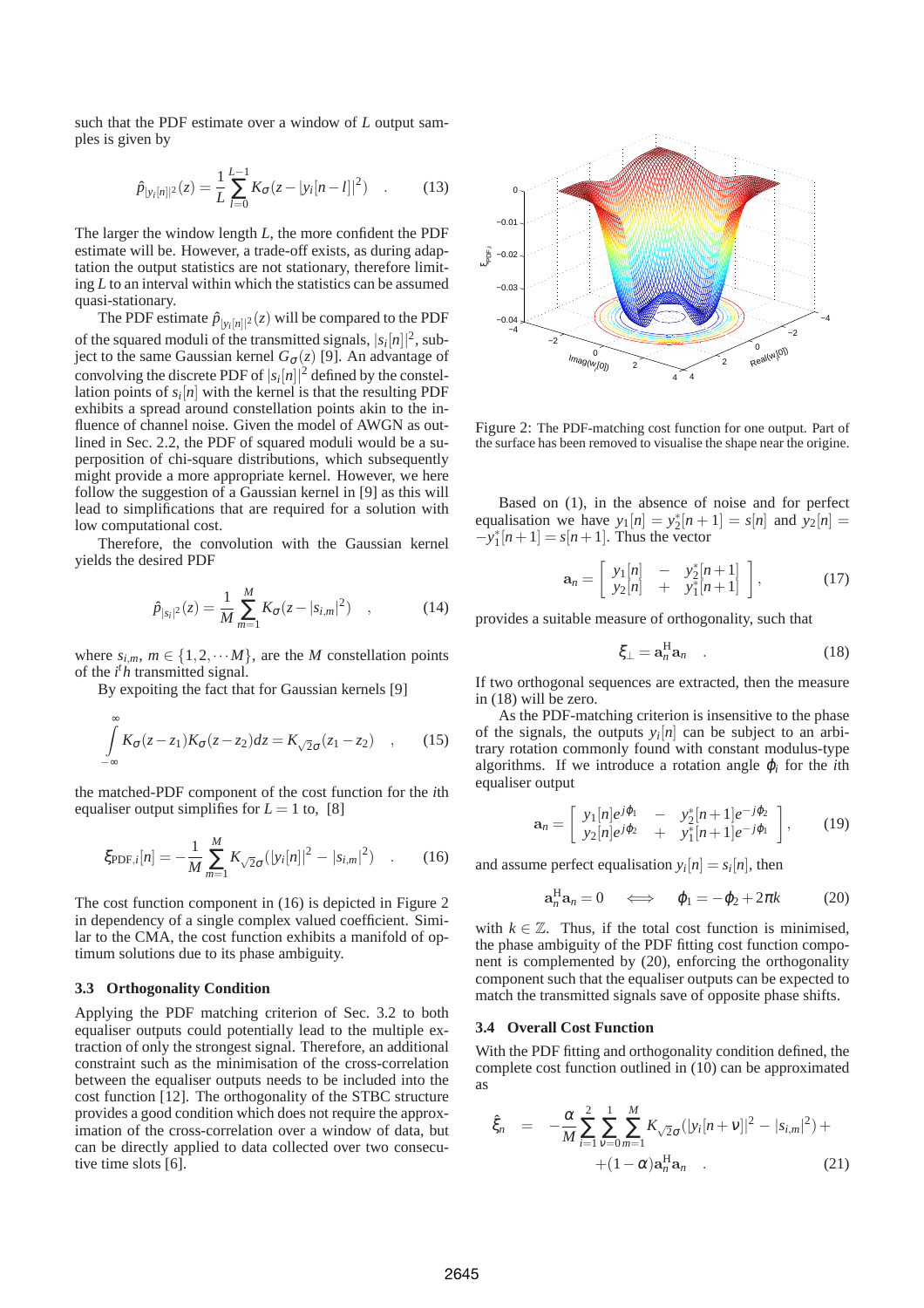The PDF fitting component has an addition summation over two contributions, as the STBC code considered with (1) extends over two symbol periods.

### **4. STOCHASTIC GRADIENT ALGORITHM**

Based on the cost function in (21), this section addresses the problem of adjusting the equaliser. We choose a stochastic gradient approach whereby updating occurs for every STBC block spanning two symbol periods. The coefficients of the *i th* equaliser are updated using the stochastic gradient descent method,

$$
\mathbf{w}_i[n+2] = \mathbf{w}_i[n] - \mu_{PDF} \nabla_{\mathbf{w}_i^*} \hat{\xi}_n, \tag{22}
$$

where  $\nabla_{\mathbf{w}_i^*}$  denotes the gradient with regard to  $\mathbf{w}_i^*$ , and  $\mu_{PDF}$ is the step size.

The PDF and the orthogonality enforcing components of the gradient  $\hat{\xi}_n$  are derived separately below.

# **4.1 PDF term**

The derivative of the PDF term with respect to  $w_i^*$  can be given by

$$
\frac{\partial}{\partial \mathbf{w}_i^*} \xi_{PDF|i}[n] = \frac{1}{M} \sum_{m=1}^{M} K'_{\sqrt{2}\sigma}(|y_i[n]|^2 - |s_{i,m}|^2) y_i^*[n] \mathbf{r}_n, \quad (23)
$$

where

$$
K'_{\sqrt{2}\sigma}(z) = \frac{\partial}{\partial z} K_{\sqrt{2}\sigma}(z) = -\frac{1}{4\sigma^2} K_{\sqrt{2}\sigma}(z) \tag{24}
$$

is the derivative of the Gaussian kernel (12). In order to simplify the derivative, we assume all the points in the transmit constellation have the same modulus, i.e.  $|s_{i,m}|^2 = \gamma^2$ , for  $m = 1, \dots, M$ . Thus, the summation and division by *M* drops form (23). Evaluating the derivative  $K'_{\sigma}$  in (23) and rearranging terms leads to

$$
\frac{\partial}{\partial \mathbf{w}_i^*} \xi_{PDF|v}[n] = \begin{cases} K_{\sqrt{2}\sigma}(|y_i[n]|^2 - \gamma^2) e^*[n] \mathbf{r}_n & v = i\\ 0 & v \neq i, \end{cases}
$$
(25)

where,

$$
e^*[n] = \frac{1}{4\sigma^2} (|y_i[n]|^2 - \gamma^2) y_i^*[n], \qquad (26)
$$

and  $K_{\sqrt{2}\sigma}(z)$  is the Gaussial kernel used for the Parzen estimator as defined in  $(12)$  [9, 14]. It is the additional of this kernel term that distinguishes this part of the cost function gradient shown in (25) from a standard CM algorithm.

### **4.2 Orthogonality Condition**

Note that the second part of the cost function (10),  $\xi_1$ , is identical to the orthogonality-enforcing term of the STBC-CMA cost function. The gradient of the term with regard to the space-time equalisers  $\mathbf{w}_i$ ,  $i \in \{1, 2\}$ , is given by

$$
\frac{\partial}{\partial \mathbf{w}_1^*} \xi_{\perp} = (y_1^*[n] - y_2[n+1]) \mathbf{r}_n + (y_2[n] + y_1^*[n+1]) \mathbf{r}_{n+1} \n\frac{\partial}{\partial \mathbf{w}_2^*} \xi_{\perp} = (y_2^*[n] + y_1[n+1]) \mathbf{r}_n + (y_2^*[n+1] - y_1[n]) \mathbf{r}_{n+1}.
$$
\n(27)

Inserting the combined terms (25) and (27) into (22) provides the update equation of the proposed algorithm. The constants arising e.g. from the differentiation of the kernel can be absorbed into the step size  $\mu$ .

| <b>CMA</b> | RON-CMA                                    | Matched-PDF |  |
|------------|--------------------------------------------|-------------|--|
|            | $\sqrt{24L_w+4}$ $\sqrt{36L_w^2+26L_w+59}$ | $24L_w + 6$ |  |

Table 1: Complexity of the different equalisers, in number of Multiply-Accumulate (MAC) operations.

|                          | $\sim$<br>, , | $\overline{\phantom{a}}$ | $\overline{\phantom{a}}$ |  |
|--------------------------|---------------|--------------------------|--------------------------|--|
| strength<br>,ա լսມյ<br>- | ັ             |                          |                          |  |

Table 2: Delay-power profile of the MIMO system's channel impulse responses

### **5. ALGORITHM PERFORMANCE**

This section provides details of the parameters of the algorithm and a comparison of its computational complexity, followed by simulations whose results are benchmarked against existing methods.

#### **5.1 Computational Complexity**

Tab. 1 lists the computational complexity of the proposed algorithm together with the STBC-CMA [6] and a fast converging, highly complex variant of the STBC-CMA based on a recursive Quasi-Newton update. The metric used here is to count complex multiply-accumulates (MAC). The difference between the proposed algorithm and the STBC-CMA is the evaluation of the Gaussian kernel in the update equation. The Gaussian kernel can be approximated by a Maclaurin series with only relatively few MACs but poor behaviour for larger arguments to the kernel. The best results we obtained by implement the Gaussian function as a look-up table which requires memory and comparisons, but only one multiplication.

### **5.2 Channel Simulation and System Parameters**

 $A$  2  $\times$  2 MIMO model as indicated in Fig. 1 is used for simulations. It comprises of four dispersive channel impulse responses of length  $L_h = 4$  obeying the delay-power profile characterised in Tab. 2. Simulations are performed over an ensemble of 100 MIMO channels whose coefficients are drawn from complex Gaussian distributions with variances defined by Tab. 2.

QPSK modulation is used at the transmitter with a modulus equal to unity. At the receiver, signals are corrupted by AWGN at an SNR of 20dB.

The length of the subequalisers  $\mathbf{w}_{i,j}$ ,  $i, j \in \{1, 2\}$  is set to  $L<sub>w</sub> = 11$ , and they are initialised to zero with only the middle tap of each subequaliser set to unity. The trade-off between the two cost function terms was selected as  $\alpha = 0.4$ , and the step sizes for the various algorithms were selected such that they provided the approximately fastest yet still stable convergence across all channel realisations.

#### **5.3 Simulation Results**

Figure 3 shows the mean square error (MSE) curve of the proposed algorithm compared to those of the STBC-CMA and the RQN implementation at SNR = 20dB, whereby potential rotations as outlined in (20) have been compensated with respect to the steady-state performance. The results